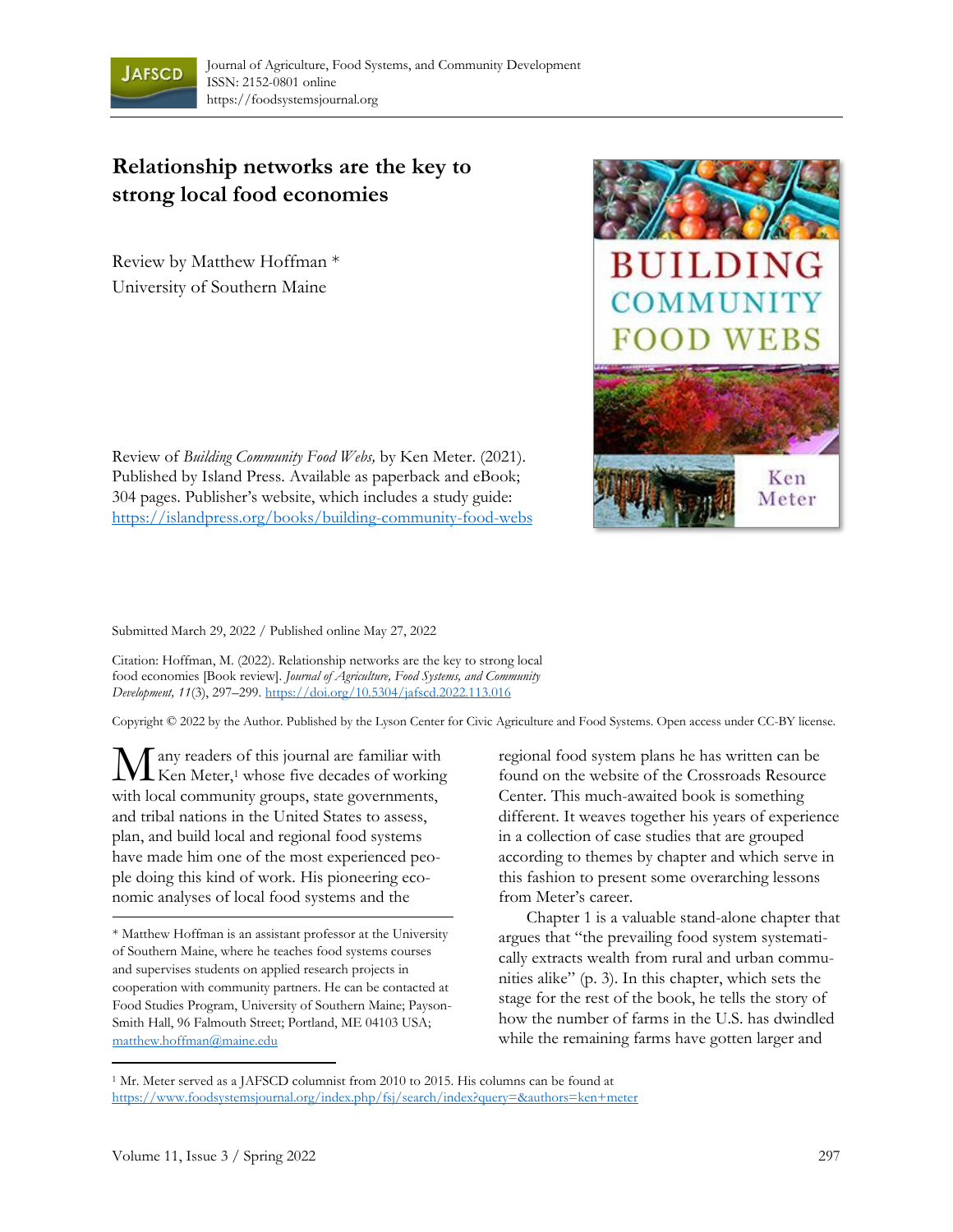switched from growing food for their communities to growing commodities for processing and export. In 15 charts, he shows us how net cash income for farmers has stagnated even as productivity has skyrocketed. Whereas at the beginning of the 20<sup>th</sup> century, farmers earned 40 cents for every dollar of food sold, today they earn 1 cent on every dollar. Graphs depicting the steep rise in production expenses demonstrate how the wealth created by farming goes not only to processors and distributors, but increasingly to providers of farm inputs. Meter also makes a valuable point about farm debt. He tells how many farmers in the early 20<sup>th</sup> century borrowed from other farmers, rather than from banks, and how most commercial lenders were based in the local community. This meant that interest payments at that time were reinvested in the local farming community, rather than being siphoned off to other parts of the economy elsewhere in the country. Rising production costs in the late 20<sup>th</sup> century—driven by inputs procured from distant sources—and the increasing role of outside lenders in local markets created massive outflows of wealth from rural communities.

Meter is clear that our current extractive system is a product of public policy and that we need new policy to reverse the situation. In the absence of such policy, however, community-level initiatives have become our best hope, and it is such initiatives that are the focus of chapters 2–10.

Chapter 2 tells the story of how a regional food system is being rebuilt in Montana, a state that has gone from producing 68% of its own food in the 1940s to less than 10% today. An expanding farmers' cooperative and a food enterprise center for processing local fruit and vegetable crops into higher-value products are but two examples of how Montana has been building a local food system via "a culture of cooperation." Chapters 3–5 also tell the stories of communities trying to cope with the consequences of export-oriented agriculture. Chapter 3 takes us to Hawaii, which was once selfsufficient in food production at a similar population level to its current one. Today, in the wake of plantation agriculture, the state relies heavily on imports and Supplemental Nutrition Assistance Program (SNAP—formerly food stamps) benefits. Here, a public health official played an important

bridging role, connecting local farmers to the emergency food system via the creation of processing facilities. Chapter 5 takes us to Indiana, where commercial food processors were unwilling to buy from local farmers. These farmers formed a network and established a food hub in partnership with a local food bank that had recently invested in new processing facilities. In chapter 6, a food processing facility in Ohio serves a network of independent food businesses. In chapter 7, we see how rapid urban growth in Phoenix, Arizona, brought high land prices that made it hard for farmers to operate in proximity to a potentially lucrative market. Farmer isolation and lack of public support make this a negative case study that can be contrasted with chapters 8 and 9 (Colorado and Minnesota), in which local government support and public planning have contributed to the protection of farmland. Chapter 10 describes collaborative networks of farmers—in one case a vertically integrated network, including processing and marketing—that have built strong relationships with their customers.

Chapters 11 and 12 lead us toward the conclusion, explaining that it is not the food miles that are important when we talk about local food, but the relationships. The quick chapter summaries I present here of *what* has happened in various places risk missing the key point of *how* these things have happened—stories of relationship-building. Meter tells how "effective community food webs build market power for local farmers," giving them "stronger options than being price-takers in impersonal commodity markets" (p. 251). They do this by connecting farmers to communities of people not only consumers, but also local charities and public officials—who care about supporting local agriculture. From a local development perspective, policymakers have reason to care not only about particular farms, but also about promoting a smallscale farm structure that will support a vibrant local economy and heightened civic engagement.

The work of Thomas Lyson, surprisingly, is not mentioned, but Meter's book is a perfect complement to *Civic Agriculture* (Lyson, 2004), and the two would pair well in the classroom. *Building Community Food Webs* shows us civic agriculture in practice, making clear the need for "civic" in two